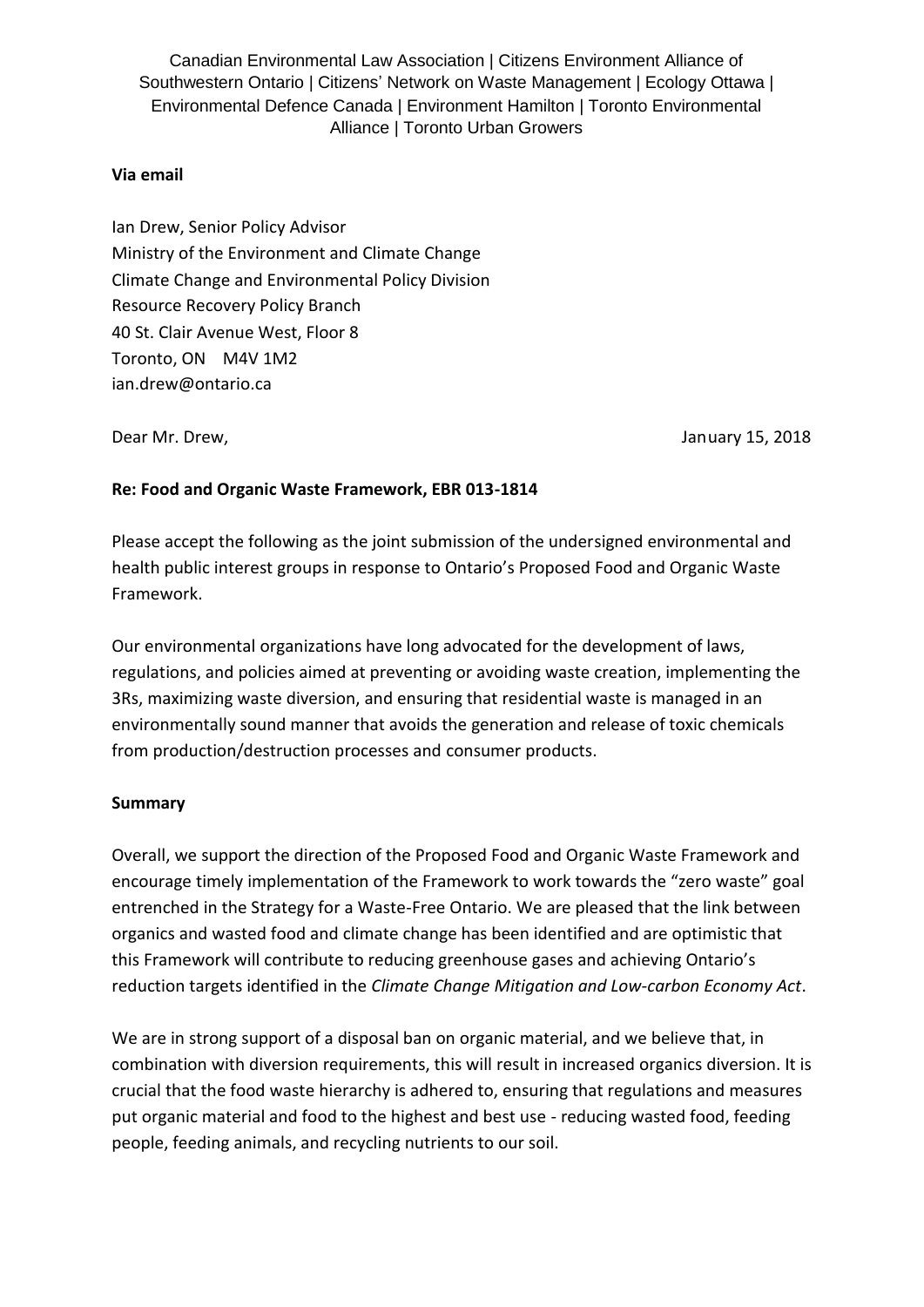Below we outline our comments on the objectives in the framework including the government action plan and policy statements.

# **I. General**

# *Ontario Food Recovery Hierarchy*

The food recovery hierarchy needs to be top of mind in all discussions related to food and organic waste. The hierarchy should be a catalyst to incentivize a change in behaviour in how food and organics are separated. The hierarchy should recognize that end results of certain wastes are higher in value than others. These wastes should not be incinerated as biomass or used as land cover; rather, higher value organics and food should be put to a use equal to their value.

# *Targets*

We support the proposed food and organics reduction and recovery targets for municipal, multi-residential and IC&I buildings outlined in section 2 of the proposed policy statement. The proposed targets and timelines provide sufficient incentive and time for each of the affected groups to plan for and make the changes. Clear and reliable audits and reporting on food and organic waste generation and waste reduction plans are essential to demonstrate that the targets have been achieved.

# **II. Reduce Food Waste**

Education and promotion is essential to ensure a change in behaviour by both business and consumers. We support the proposal to require that manufacturers, businesses and municipalities develop and participate in education and promotion. We also support the proposal that businesses will be required to conduct waste audits and create plans to reduce food waste.

# *Surplus food rescue*

Consistent with the food and organic waste hierarchy, we are in strong support of efforts to redistribute surplus food. However, it must be said that the redistribution of edible food, and the use of food banks, is not a long term solution to hunger or food insecurity, and should not be relied on as a solution to economic inequality. Further, most food rescue now occurs via voluntary and non-profit organizations. However these groups require additional funding and infrastructure to continue operations at the current scale, and would require much more investment and support to scale up to be a province-wide solution to reducing food waste. Ontario needs to champion efforts to develop and support the infrastructure for food redistribution.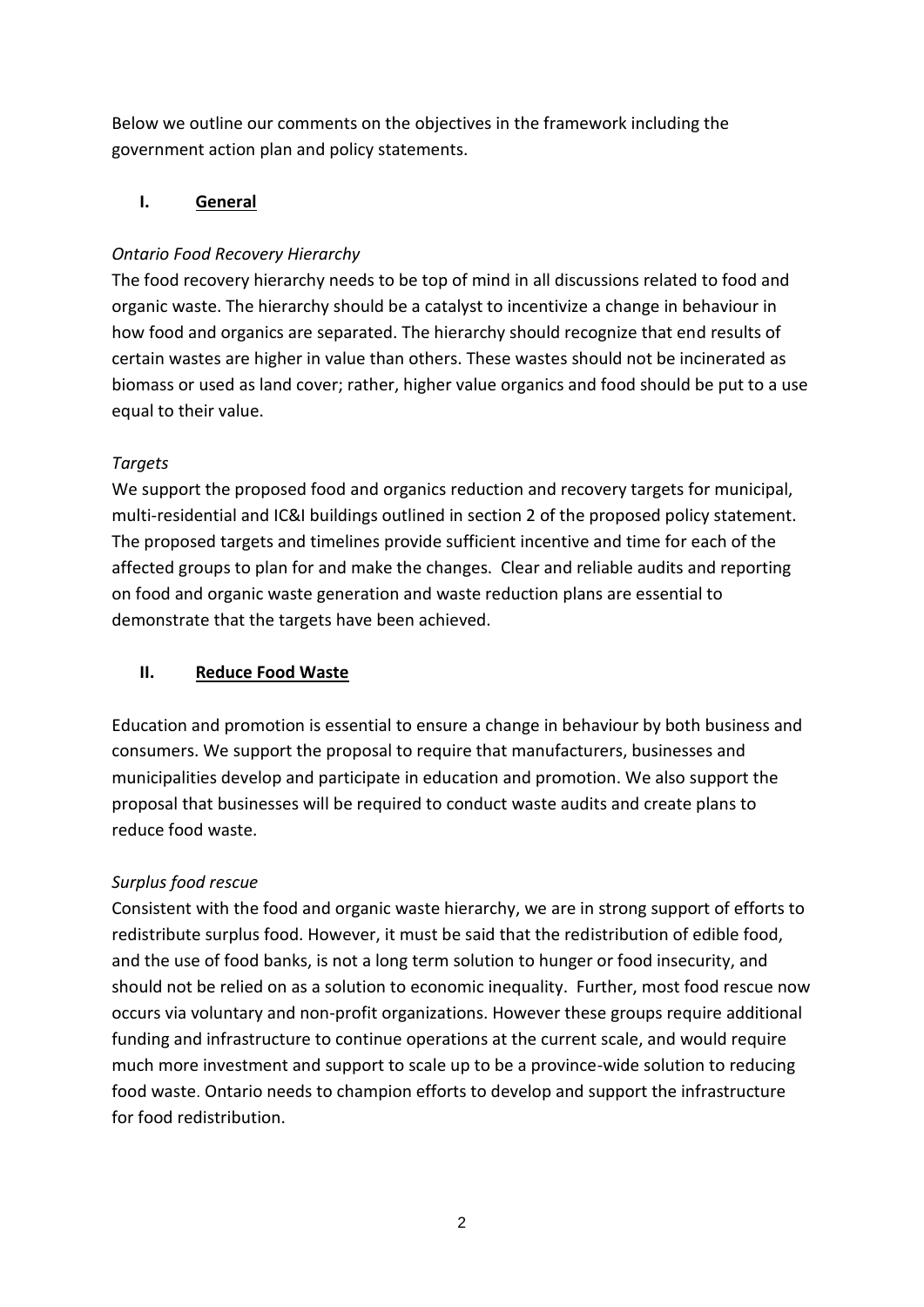The businesses and institutions that avoid disposal costs by participating in food rescue and redistribution programs should bear some or all of the costs and responsibilities of these programs. In fact, food manufacturers, wholesalers and retailers are experts in timely and safe handling for food distribution, and as such, these entities are suited to playing a larger role in the collecting, storing and transporting surplus food, and should not simply offload the costs to non-profit food rescue organizations.

It must also be noted that food rescue and food redistribution is not restricted to non-profit and charitable organizations. Encouraging food rescue among the ICI sector is an important part of the framework. The proposed policy statement 3.6 encouraging businesses to build relationships with food rescue organizations should be modified to encompass for-profit businesses and others that are participating in food redistribution. Revising this policy statement will ensure that the ultimate goal of not wasting food is being met and will be expansive enough to involve a cross-sector approach to food waste prevention.

## *Data collection and reporting requirements*

We support the development of data collection mechanisms to ensure that progress is being made toward Ontario's "zero waste" goal. Ontario needs to prioritize development of a data collection mechanism to help track organics and food waste, including how much is generated, how it is managed, and how effective the Framework has been at reducing food waste, assessing the effectiveness of behaviour change, and improving Ontario's policies by looking at data trends. The data collection mechanism should be standardized and be required to be used by the IC&I sector to ensure the data is reliable, accurate and useful. This data should be publicly accessible to increase transparency and public confidence, to support research, and support evaluation and analysis by the public and decision-makers.

# **III. Recovering Resources from Food and Organic Waste**

We strongly support the proposed policy statements that direct municipal governments, owners of multi-residential buildings, and Ontario's IC&I sector to collect and divert food and organic waste. This is a crucial step to getting organic waste out of the disposal stream and we feel that it is essential that all Ontarians have access to organics diversion tools at home, work and play.

The proposed policy statements exclude small municipalities and businesses that create small amounts of food and organic waste. To truly work towards the goal of zero waste, we support the review of policy statements and targets within 10 years with the goal of revising the size thresholds or targets for municipalities and businesses to eventually lead to organics diversion and reporting requirements for all businesses and residents in Ontario, regardless of size.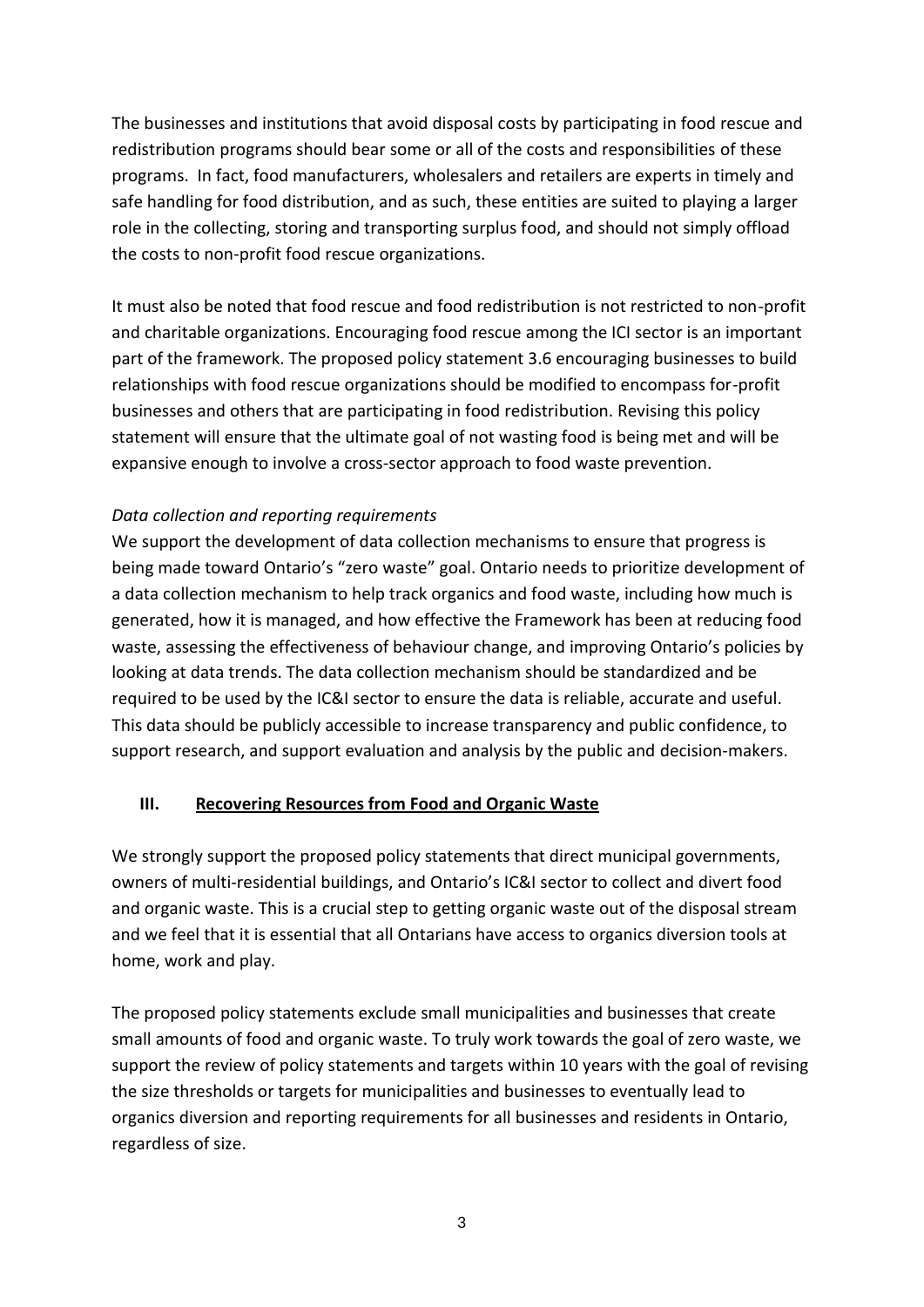### *Municipal food and organic waste resource recovery*

Many Ontario residents do not have access to organics collection and diversion at home. We support the policy statements that direct municipalities and multi-residential building owners to maintain and implement organics collection and diversion programs.

A number of Ontario municipalities have had curbside or other organics programs for a number of years, demonstrating that these programs are effective. While much more work needs to be done to fully divert all organics, the direction to municipalities to implement organics collection for single family residential customers is an essential starting point. These policies are necessary to push those municipalities that have not yet implemented organics diversion programs and they will ensure that more Ontario residents are able to divert food and organic waste at home.

### *Multi-residential food and organic waste resource recovery*

We also strongly support the efforts to increase resource recovery in multi-unit residential buildings. Unfortunately, while organics make up a larger percentage of household waste in multi-residential buildings than in single family homes, many residents in apartments, condominiums and co-operative buildings across Ontario do not have organics collection.

We support the proposed action in the Framework to review the Building Code to ensure that all new buildings provide equal or better access to diversion services than disposal. Requiring buildings to have, for example, more than a single garbage chute is important, but we encourage the building code review to consider how our waste systems will evolve and to also include requirements for accessible and flexible space (e.g. a 'recycling room') to ensure buildings are ready for new diversion programs in the decades to come. As the Building Code will only apply to new buildings and major renovations of existing buildings, Ontario needs to do more to encourage existing buildings to increase their resource recovery.

We support the proposed policy statements that require building owners to provide organics collection and diversion for all buildings. This will ensure equal access to diversion services and an opportunity to reduce waste for all Ontario residents, regardless of where they live.

*Industrial, Commercial & Institutional food and organic waste resource recovery* We support the proposed actions and policy statements in the Framework that address food and organic waste in the IC&I sector in Ontario. This sector generates significant amounts of food and organic waste and a range of actions and policies are needed to help this sector recover organic resources and reduce waste.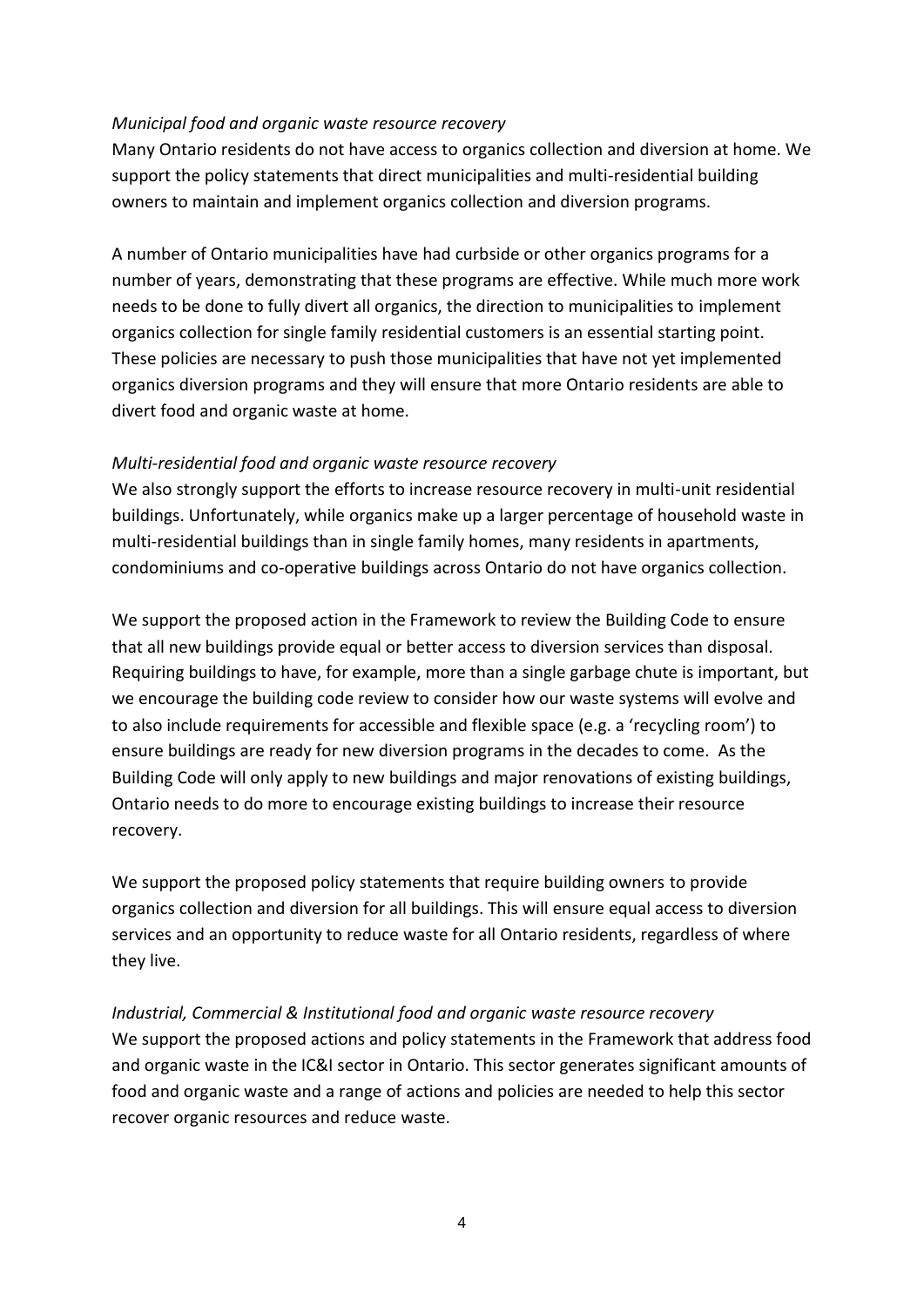### *Revising the 3Rs Regulations to include food and organic waste*

Ontario's 3Rs Regulations need to be amended to include food and organic waste. Ontario's 3Rs regulations outline responsibilities for the IC&I sector to reduce and divert waste, however they have been largely ineffective. Gaps in the regulations, and lack of enforcement has meant that many businesses and institutions have inadequate recycling and waste reduction programs and plans. We urge the government to expedite the review and revision of the 3Rs regulations in regard to organics as well as all waste types, and to include revisions to improve enforcement.

### *IC&I resource recovery policy statements*

We support the proposed policy statements and targets for the IC&I sector to reduce and recover food and organic waste. Standardized reporting and data collection from the IC&I sector is essential to inform policy makers and decision makers in efforts to reach zero waste in Ontario. We support requirements to measure food and organic waste and implement waste reduction plans, and to redistribute surplus food to prevent waste.

We also support the requirements for IC&I generators to demonstrate that they collect and divert food and organic waste. Holding businesses and institutions accountable for the food and organics waste generated at their facilities will have a great impact on measuring and eliminating wasted food, redistributing surplus food, and collecting organics for diversion. This not only diverts valuable food and organic waste towards beneficial uses, but it ensures that Ontarians have access to organics collection everywhere, improving public confidence and education.

#### *Disposal Ban*

We applaud Ontario's intention to ban organics from all forms of disposal in Ontario. Far too much valuable organic material is sent to landfill and incinerators in Ontario, wasting resources and causing environmental harm. A province-wide ban sends a clear signal to the public and to industry that Ontario values organic resources and is taking serious action to reduce greenhouse gas emissions. Ontario should begin consultations on a disposal ban as soon as possible to ensure that communities can prepare for the necessary infrastructure and capacity needed to manage the additional volumes of waste being diverted.

Any disposal ban must include robust enforcement mechanisms, and a plan with the appropriate timing and measures to be phased in carefully, to ensure that municipalities are ready, and that organic waste is not simply illegally disposed of and/or pushed out of Ontario to neighbouring provinces or the United States.

## *Compostable Products & Packaging*

We are very concerned with the proposed policy statements on compostable products and packaging. Compostable products and packaging present a host of problems for municipal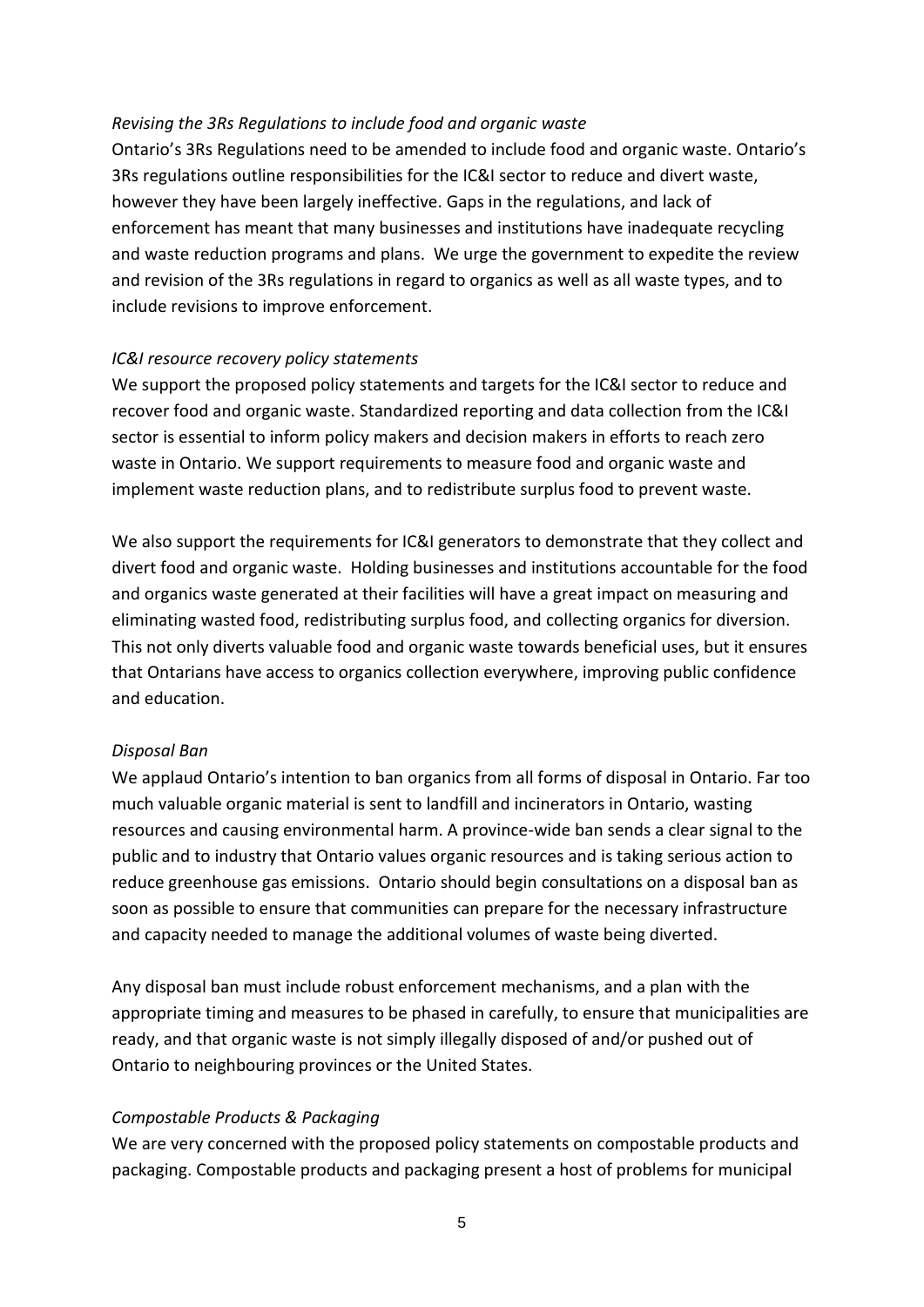and other waste management systems: 'compostable' plastic is indistinguishable for the consumer from conventional plastic, and can contaminate the recycling stream. Compostable plastic should be strictly regulated, and education programs should be put in place to help achieve high diversion rates.

The Organics Framework should be consistent with the spirit and intention of the *Resource Recovery and Circular Economy Act* (RRCEA) and ensure that packaging and products are the responsibility of the product stewards. However, as written, the proposed policy statements in section 5 put the responsibility on waste processors and municipalities to accommodate changing packaging in their systems. To be consistent with the RRCEA, the product stewards must be held responsible for demonstrating that their products are being effectively recovered at the end of life. For example, producers would have to adhere to the processing and composting systems already in use by municipal governments, assist in creating the systems that can manage their products, or find an alternate collection or processing system.

## **IV. Support Resource Recovery Infrastructure**

## *Streamlining approvals*

While we agree with the need to make effective, safe, and environmentally beneficial facilities get approved faster, eliminate confusion and encourage innovative pilot projects, we caution against reducing regulatory burden at the expense of environmental and human health. The approvals process is an important means of protection for environmental and human health, and applications should be carefully reviewed to determine whether the proposed activity will result in impacts on natural resources or public safety. New approaches and processes to facilitate approvals, such as registration, should only be used for low risk activities with very little chance of causing adverse effects to the environment or public health and safety. This is an integral component of an effective regulatory framework.

We support the continued use of technology to streamline and expedite the approval process, provided this does not compromise the level of scrutiny and review of applications by the government. Ontario should also continue to look at the underlying causes of delays in the permitting process and find solutions that address these underlying causes. The approvals process should not be expedited if the delays in approvals stem from incomplete applications or staff capacity. As part of modernizing the regulatory framework, Ontario should continue to devote resources to outreach and public education to ensure that applications are filled out completely and correctly.

Changes to the approvals process should also not interfere with any public notice and third party appeal rights under the Environmental Bill of Rights. The public's input into the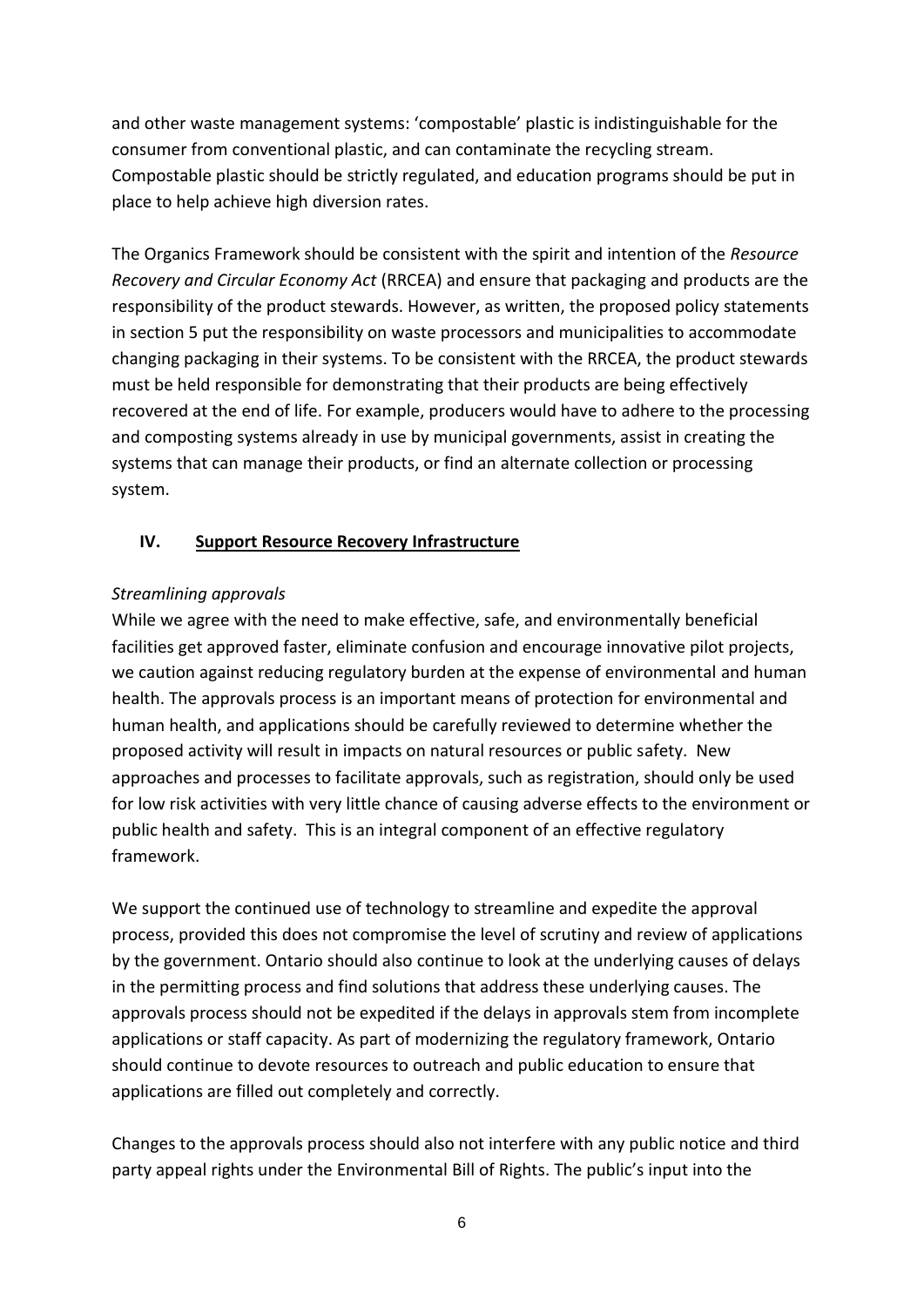government's decision-making process should not jeopardized to save time and money for businesses. In addition, Ontario should ensure that cumulative effects are considered and integrated into decisions regarding whether to issue approvals.

## *Urban community composting*

Any changes to the approval process, including using predetermined setbacks and standards, must take the urban environment and the context of community composting into account. Many existing setbacks are not practicable in cities and they do not reflect the mitigation strategies that urban practitioners use successfully. Community mid-scale composting is a low-risk activity that already occurs in municipalities across Ontario at community gardens and farms to manage local organics and help to restore soil health. Community composting also provides direct education and learning opportunities, and helps connect Ontarians to the value of healthy soil. A modern regulatory approach should recognize the unique situations of composting in an urban environment, which could involve encouraging municipalities to come up with their own standards for small operations in an urban setting. Ontario should ensure that their regulatory approach for low-risk, small-scale operations are scale-appropriate.

# *Standardized training for owners and operators*

We support the proposal to require owners and operators of resource recovery systems that undertake composting and anaerobic digestion to be required to undergo training. However, we emphasize that training should be scale-appropriate, especially for community composting operations. Community composting needs to be encouraged and certification should not be required for low-risk activities. Instituting such a requirement creates a prohibitively expensive barrier for not-for-profit and charitable organizations to undertake community composting.

# *Review of D-Series Land Use Compatibility Guidelines*

We support a review of the D-Series Land use Compatibility Guidelines. Scale-appropriate guidelines should be developed that recognize community composting as a low-risk activity and accommodate the unique conditions of urban environments. In addition to the guidelines, a framework that supports operators to develop a nuisance-mitigating operational plan would be welcome.

## **V. Promoting Beneficial Uses**

In keeping with the goals for zero waste and a circular economy, all efforts to promote beneficial uses of recovered organic resources should adhere to a hierarchy that puts the recovered resources to the highest and best use.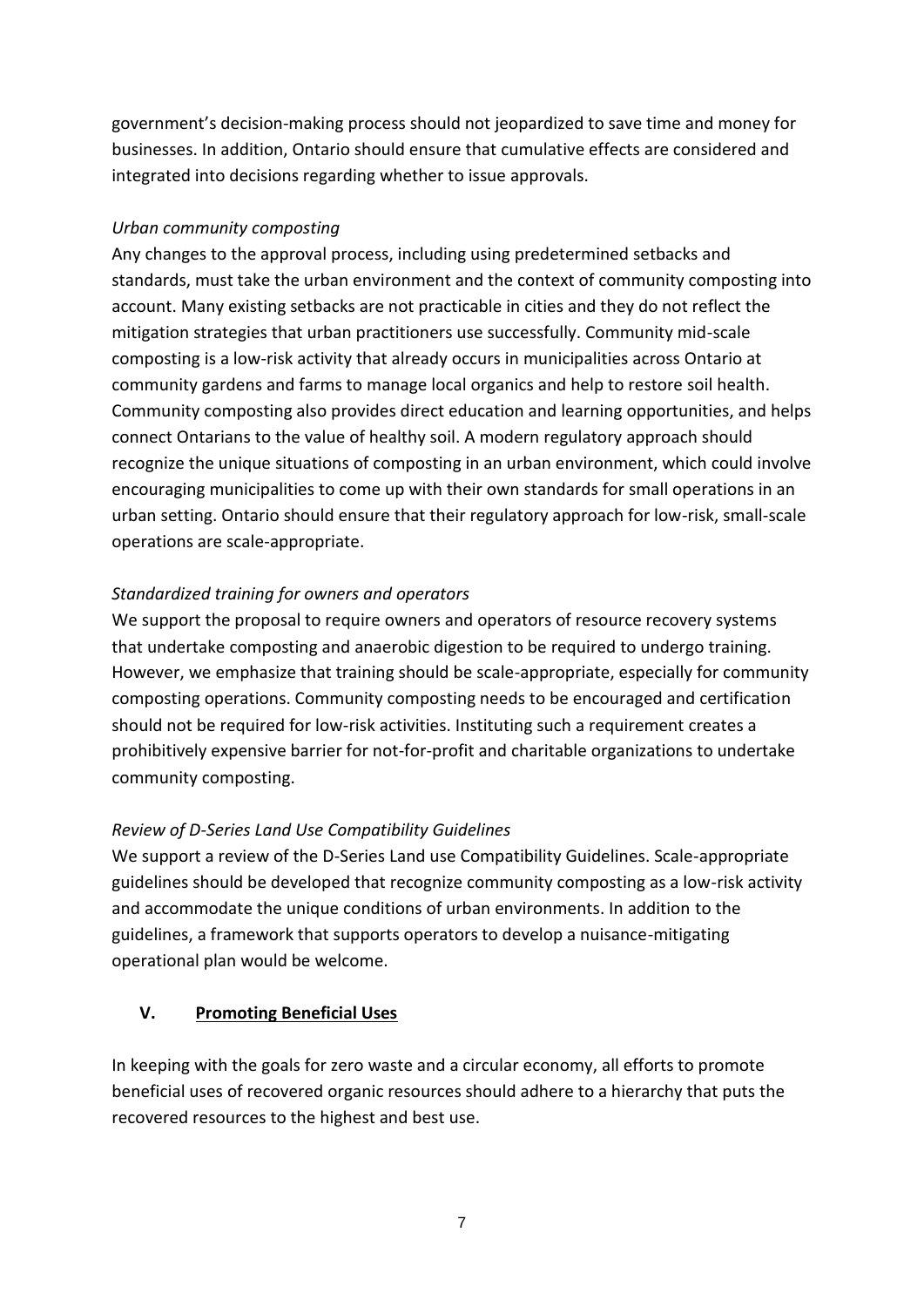#### *Compost Quality Standards*

We are generally supportive of Ontario promoting the use of organics in compost and supportive of reviewing and updating Ontario's Compost Quality Standards and Guidelines to provide standards for anaerobic digestion processes. These standards must be updated to ensure that environmental and human health is protected not only from heavy metals, but also from persistent and bioaccumulative substances. Many persistent, bioaccumulative and toxic chemicals and heavy metals are associated with a range of adverse health and environmental impacts. The Compost Standards focus specifically on heavy metals but do not include limits for many other persistent toxic substances. There may be uptake of these toxic substances when compost products are applied to agricultural lands for food crops that may be relevant for application of compost under Category B of these standards. Widespread education on the full range of soil health beyond NPK nutrients and tilth is critical.

### *Renewable Fuels*

The Proposed Food and Organic Waste Framework includes support for development of renewable natural gas infrastructure. We suggest that the Food and Organic Waste Framework be considered during the work to develop the proposed Renewable Fuel standard for Gasoline, and the federal Clean Fuel Standard Regulatory Framework to meet the shared goals of reduced GHGs. We also recommend that as Ontario begins consultations on RNG, any successful RNG project should be required to demonstrate significant net reductions in GHG emissions and should show how they plan to address carbon dioxide gas and other by-products. Integrating these strategies presents a strong and timely opportunity to support the province's goals for waste diversion, climate change mitigation, technological innovation, and preventing potential negative impacts on human and environmental health.

With Ontario considering new regulations to raise the minimum ethanol content in gasoline to 10%, supporting innovative and cost-effective ways to produce ethanol and other renewable fuels from organic waste may become increasingly important. Whether or not this minimum content requirement is raised, producing renewable fuels like ethanol from organic waste rather than relying on crop-based sources is a far more efficient use of resources. Using organic waste also reduces indirect land-use changes, which could result from growing crops like corn exclusively for ethanol. In light of this, we also suggest that quality standards to support safe end products from anaerobic digestion should incorporate fuel production as a potential beneficial use.

## *Government Procurement*

We believe there is a strong and important role for provincial and municipal governments to lead by example for all aspects of food and organic resource recovery through green procurement policies. We support the proposed action plan to support the development of local end markets for food and organic materials through procurement policies.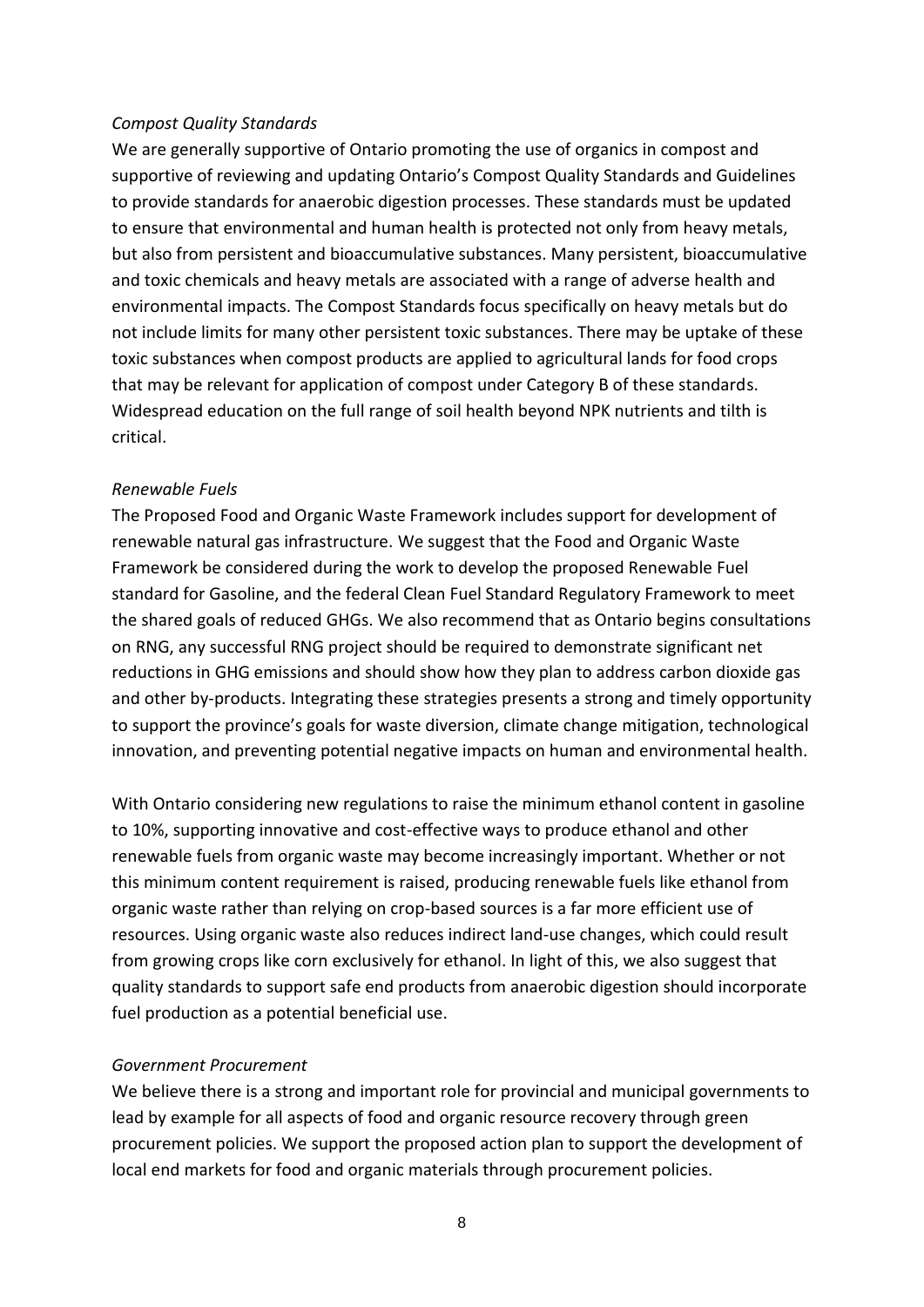Ontario should expand this procurement policy to support other aspects of the framework, including efforts to reduce food waste and divert organics. For example, all Provincial facilities, offices and institutions should have food and organic waste reduction plans, diversion programs and report on their progress. Contracts and purchases for catering and food services should include requirements for service providers to adhere to food waste reduction plans, redistribution efforts and to demonstrate that organics are diverted from disposal.

#### *Carbon offsets*

If carbon offsets are to be used to support the development of additional processing capacity for food and organic waste, these offset protocols must not take the place of more strict regulatory tools. While it is important to support the development of infrastructure that will reduce the greenhouse gas emissions that result from organic waste ending up in landfills, it is also important that any offset protocols developed under Ontario's cap and trade program meet the program's strict requirements that offsets are real, additive, verifiable and permanent. As Ontario offset credit regulations roll out new protocols, proposed regulations such as a ban on disposal of organics should factor into this process.

For example, Ontario needs to ensure that offset credits generated through the new Landfill Gas Protocol will not interfere with the timing or extent of the ban on organics disposal. This recently-released protocol guides the creation of offset credits under Ontario's cap-andtrade system through capturing methane created by organics in landfills, and would incentivize methane capture in landfills of a certain size. Larger landfills are already required to capture methane and are ineligible to sell offset credits for this activity.

The proposed ban on disposal of organics would effectively create a much stronger regulatory tool to achieve the same result (among many others) as this offset protocol: reducing methane emissions from landfill sites. During the proposed consultation period for the ban, Ontario should take steps to review and modify the Landfill Gas Offset Protocol to ensure it does not interfere with the proposed ban, and to ensure it remains additive.

We also agree that minimum renewable natural gas content will be an effective way to encourage innovation in renewable natural gas industries. A ban on organics disposal would impact the additionality and permanence of any offsets that are developed. If there is a role for offset protocols, it must not interfere with the timing or extent of the ban on organics disposal. Additional consultation with all stakeholders, in conjunction with those working on the cap-and-trade offset protocols, may be necessary on this particular element of the program given the potential impact to the goals of reducing greenhouse gases.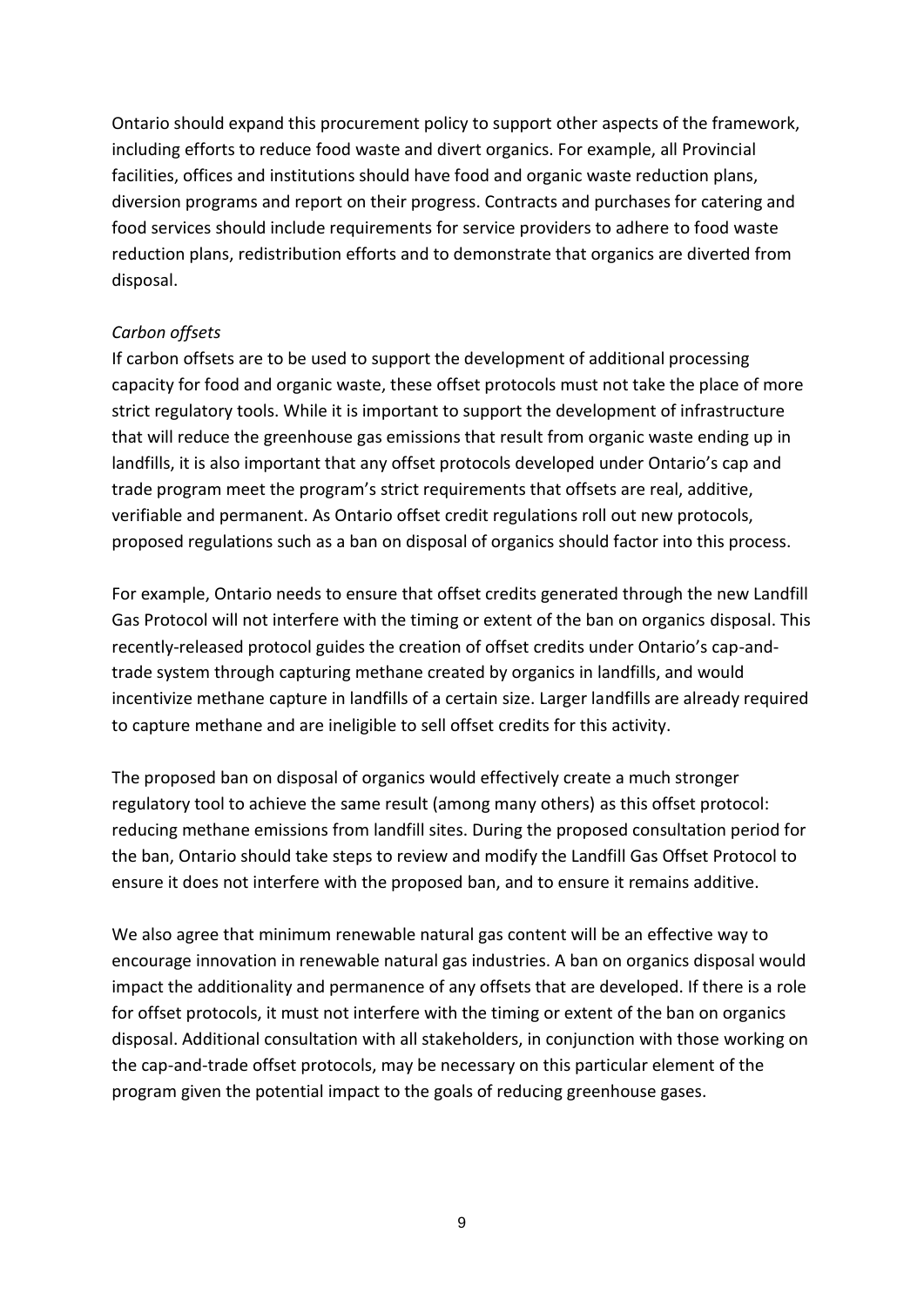#### **Conclusion**

The Proposed Food and Organic Waste Framework is a good first step for Ontario in achieving its "zero waste" goal. Every Ontarian deserves to have the mechanisms and infrastructure in place to ensure that their food is not going to waste. As such, we strongly support the disposal ban of organics and the diversion requirements for cities, multi-unit residential building and the IC&I sector. We urge expedience in implementing the proposed timelines to ensure that the proposed targets are met, and recommend that the proposed timelines either stay the same, or be expedited.

Sincerely,

Emily Alfred, Waste Campaigner Monica Poremba, Counsel emily@torontoenvironment.orgmonica@cela.ca

Toronto Environmental Alliance Canadian Environmental Law Association

Tim Gray, Executive Director **Gray** John Jackson, Coordinator tgray@environmentaldefence.ca jjackson@web.net

Ecology Ottawa Toronto Urban Growers

Environmental Defence Canada Citizens' Network on Waste Management

Robb Barnes, Executive Director Rhonda Teitel-Payne, Co-coordinator robb.barnes@ecologyottawa.ca rhonda@torontourbangrowers.org